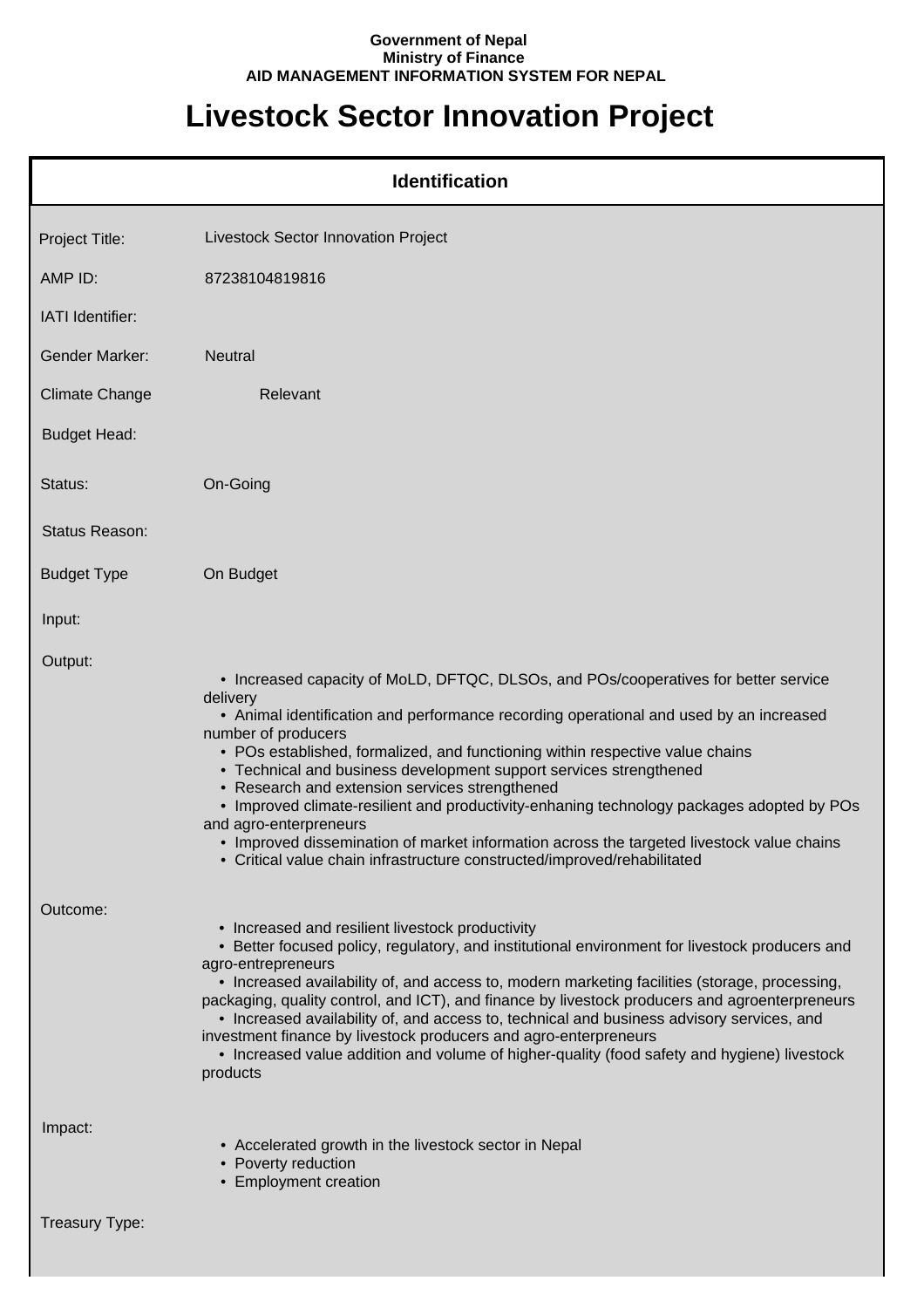## **Planning**

Date of Agreement

Date of effectiveness

Proposed Start Date

Actual Start Date

Planned Completion Date

| Location     |            |
|--------------|------------|
| Location     | Percentage |
| <b>NEPAL</b> | 100.0%     |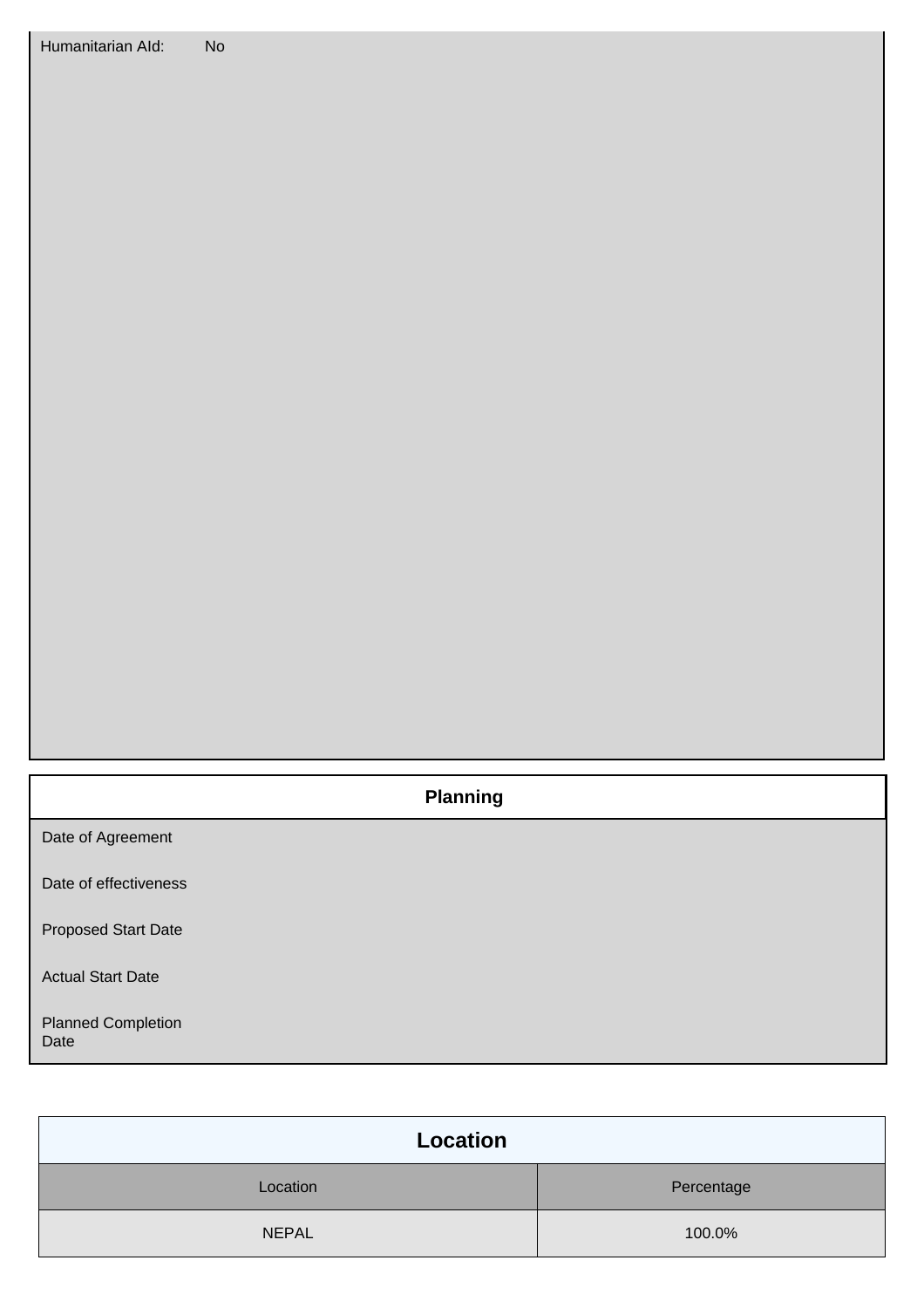| <b>National Plan</b>                                                                                                                            |            |
|-------------------------------------------------------------------------------------------------------------------------------------------------|------------|
| Program                                                                                                                                         | Percentage |
| [Agriculture Loan, Rural Loan and Micro Finance] [Macroeconomic Policy and Economic<br>Development Policy   [ National Development Plan (NDP) ] | $100.0\%$  |

| <b>Sector</b>                             |            |
|-------------------------------------------|------------|
| Sector                                    | Percentage |
| Nepal Sector Classification AGRICULTURE 0 | 100.0%     |

| <b>Implementing/Executing Agency</b>              |        |  |
|---------------------------------------------------|--------|--|
| <b>Implementing Agency</b>                        |        |  |
| Department of Livestock Service                   | 100.0% |  |
| <b>Executing Agency</b>                           |        |  |
| Ministry of Agriculture and Livestock Development | 100.0% |  |
| <b>Responsible Organization</b>                   |        |  |
| Ministry of Finance                               | 100.0% |  |
| Donor                                             |        |  |
| International Development Association             | 0.0%   |  |

| <b>Funding</b>                               |                                 |                    |                               |            |                     |
|----------------------------------------------|---------------------------------|--------------------|-------------------------------|------------|---------------------|
| Transaction<br>Date                          | Type of<br>Assistance           | Mode of<br>Payment | Post Earthquake<br>Assistance | Commitment | <b>Disbursement</b> |
| <b>International Development Association</b> |                                 |                    |                               |            |                     |
| <b>Actual</b>                                |                                 |                    |                               |            |                     |
| 1/21/2018                                    | Concessional Loan<br>Assistance | Reimbursable       | No                            | 80,000,000 |                     |
| 6/30/2018                                    | Concessional Loan<br>Assistance | Reimbursable       | No                            |            | 2,058,348           |
| 6/30/2019                                    | Concessional Loan<br>Assistance | Reimbursable       | No                            |            | 1,731,541           |
| 6/24/2020                                    | Concessional Loan<br>Assistance | Reimbursable       | No                            |            | 2,960,353           |
| <b>UNDISBURSED BALANCE</b>                   |                                 |                    | 73,249,758                    |            |                     |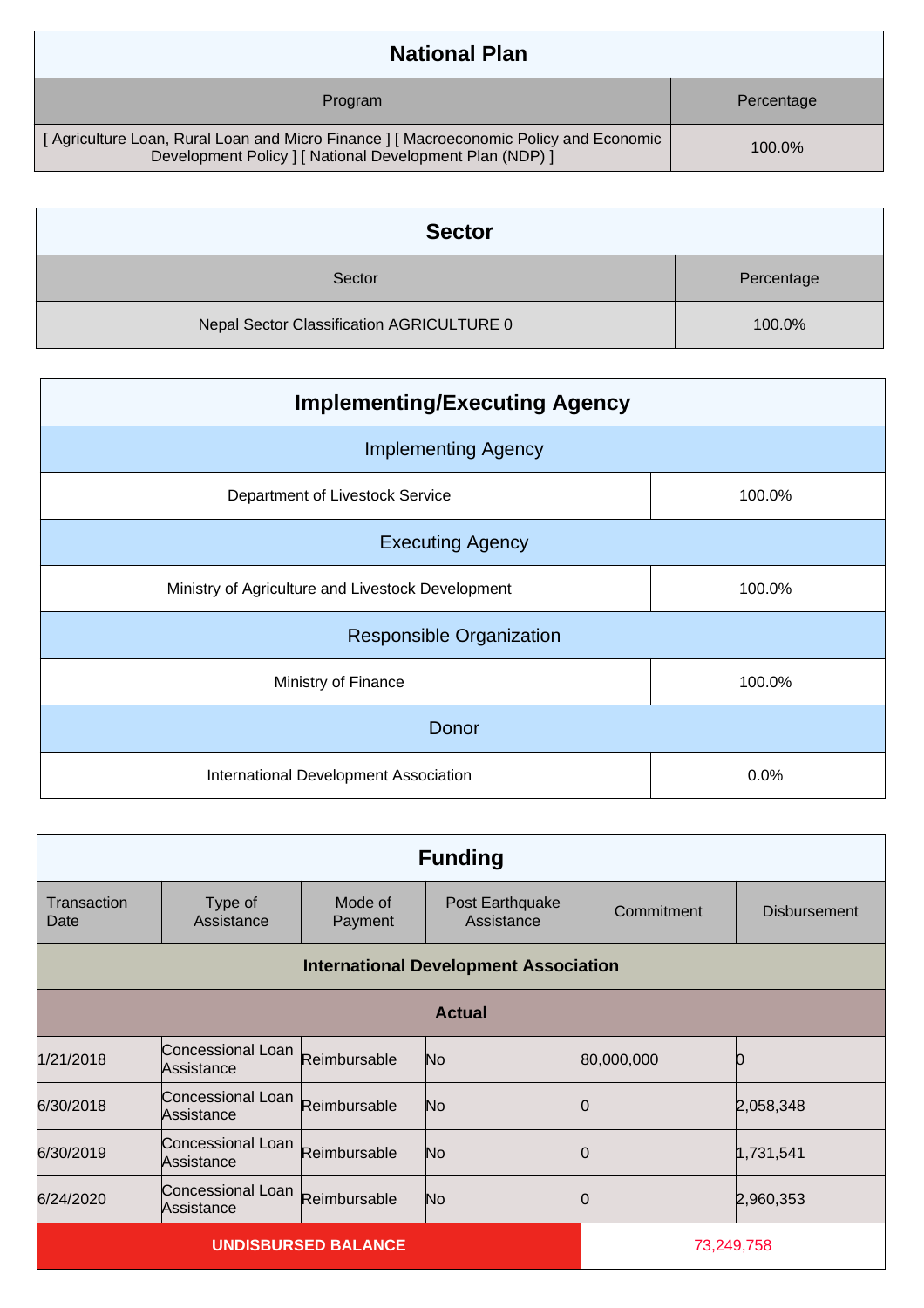| Transaction<br>Date                           | Type of<br>Assistance           | Mode of<br>Payment | Post Earthquake<br>Assistance | Commitment    | <b>Disbursement</b> |
|-----------------------------------------------|---------------------------------|--------------------|-------------------------------|---------------|---------------------|
| 6/30/2021                                     | Concessional Loan<br>Assistance | Reimbursable       | No                            |               | 4,700,000           |
| 3/16/2022                                     | Concessional Loan<br>Assistance | Reimbursable       | No                            | $-25,000,000$ |                     |
| Total                                         |                                 |                    | 55,000,000                    | 11,450,242    |                     |
| Total (International Development Association) |                                 |                    | 55,000,000                    | 11,450,242    |                     |
| <b>UNDISBURSED BALANCE</b>                    |                                 | 43,549,758         |                               |               |                     |

| <b>Progress Achieved</b>       |
|--------------------------------|
| Progress Achieved:             |
| Key Problems:                  |
| Steps Taken to Solve Problems: |

| <b>Funding Information</b>        |            |  |
|-----------------------------------|------------|--|
| <b>Total Actual Commitment</b>    | 55,000,000 |  |
| <b>Total Planned Commitment</b>   | 0          |  |
| <b>Total Actual Disbursement</b>  | 11,450,242 |  |
| <b>Total Planned Disbursement</b> | 0          |  |